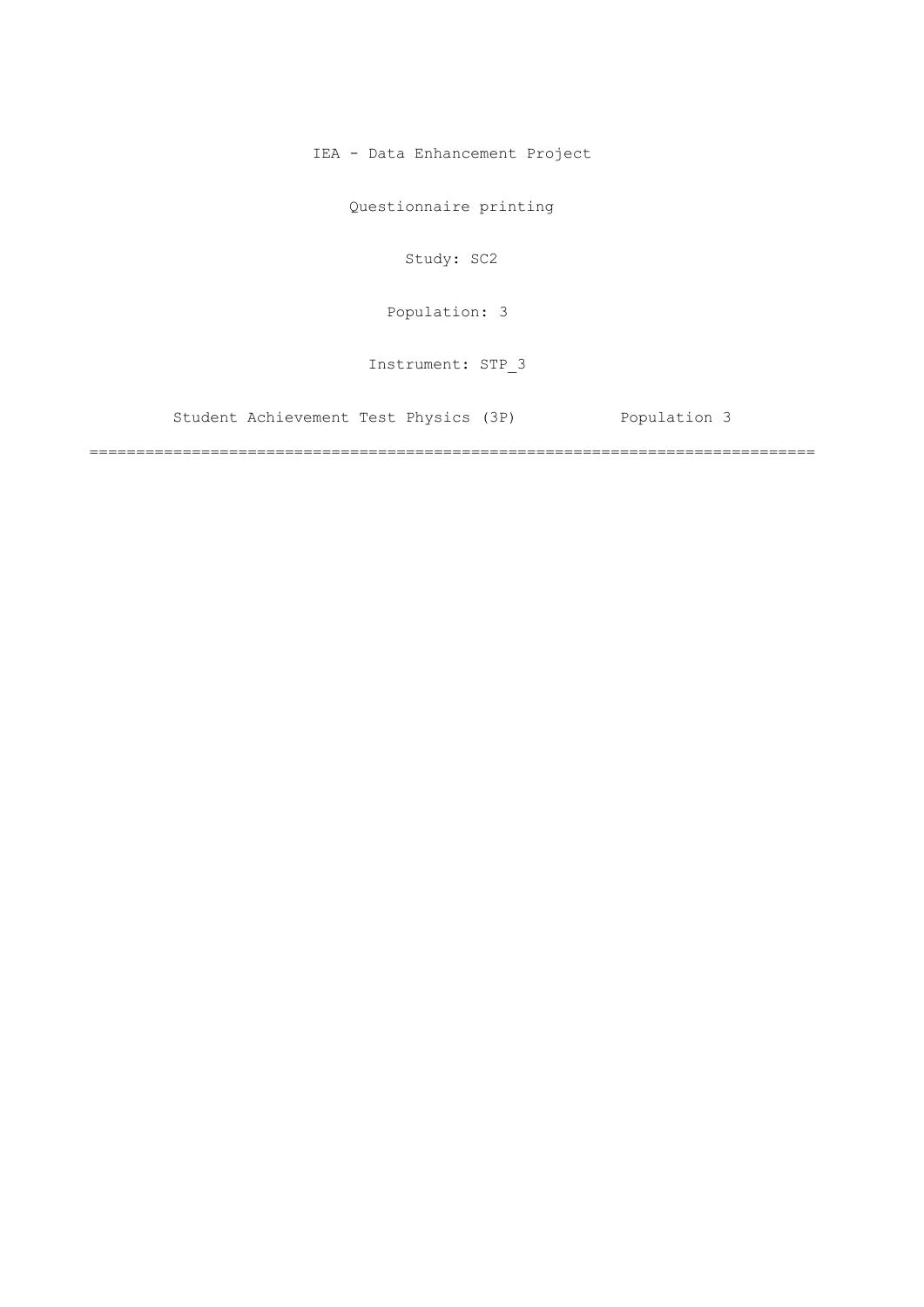1 Which two vectors shown have the resultant represented by ----------------> ?

|              | $\mathbb{A}$ | -------->                  | B                                                                                                                                                                                                                                                                                                                                                                                                                                                                         |
|--------------|--------------|----------------------------|---------------------------------------------------------------------------------------------------------------------------------------------------------------------------------------------------------------------------------------------------------------------------------------------------------------------------------------------------------------------------------------------------------------------------------------------------------------------------|
|              |              |                            | --------------------------->                                                                                                                                                                                                                                                                                                                                                                                                                                              |
|              |              |                            | Е                                                                                                                                                                                                                                                                                                                                                                                                                                                                         |
|              |              |                            |                                                                                                                                                                                                                                                                                                                                                                                                                                                                           |
|              |              |                            |                                                                                                                                                                                                                                                                                                                                                                                                                                                                           |
|              |              |                            |                                                                                                                                                                                                                                                                                                                                                                                                                                                                           |
|              |              |                            |                                                                                                                                                                                                                                                                                                                                                                                                                                                                           |
|              |              |                            |                                                                                                                                                                                                                                                                                                                                                                                                                                                                           |
| A            |              |                            | $-1$                                                                                                                                                                                                                                                                                                                                                                                                                                                                      |
| B            |              |                            |                                                                                                                                                                                                                                                                                                                                                                                                                                                                           |
| $\mathsf{C}$ |              |                            |                                                                                                                                                                                                                                                                                                                                                                                                                                                                           |
| D            |              |                            | $-19$                                                                                                                                                                                                                                                                                                                                                                                                                                                                     |
| Е            |              |                            |                                                                                                                                                                                                                                                                                                                                                                                                                                                                           |
|              |              |                            |                                                                                                                                                                                                                                                                                                                                                                                                                                                                           |
|              | <b>P3P01</b> | --------><br>$\mathcal{C}$ | D<br>[ C-E Sets with two diagonal vectors /\ ]<br>Which of the following statements involves vector quantities only?<br>Gravitational field strength is 9.8 N.kg .<br>Each solid body has weight and inertial mass.<br>Water freezes at 273 øK and boils at 373 øK.<br>The charge on an electron is : $e = 1.6 \times 10$ C.<br>The kinetic energy of a free falling body is equal to the<br>difference between its potential energy at the start<br>and the end of fall. |

------------------------------------------------------------------------------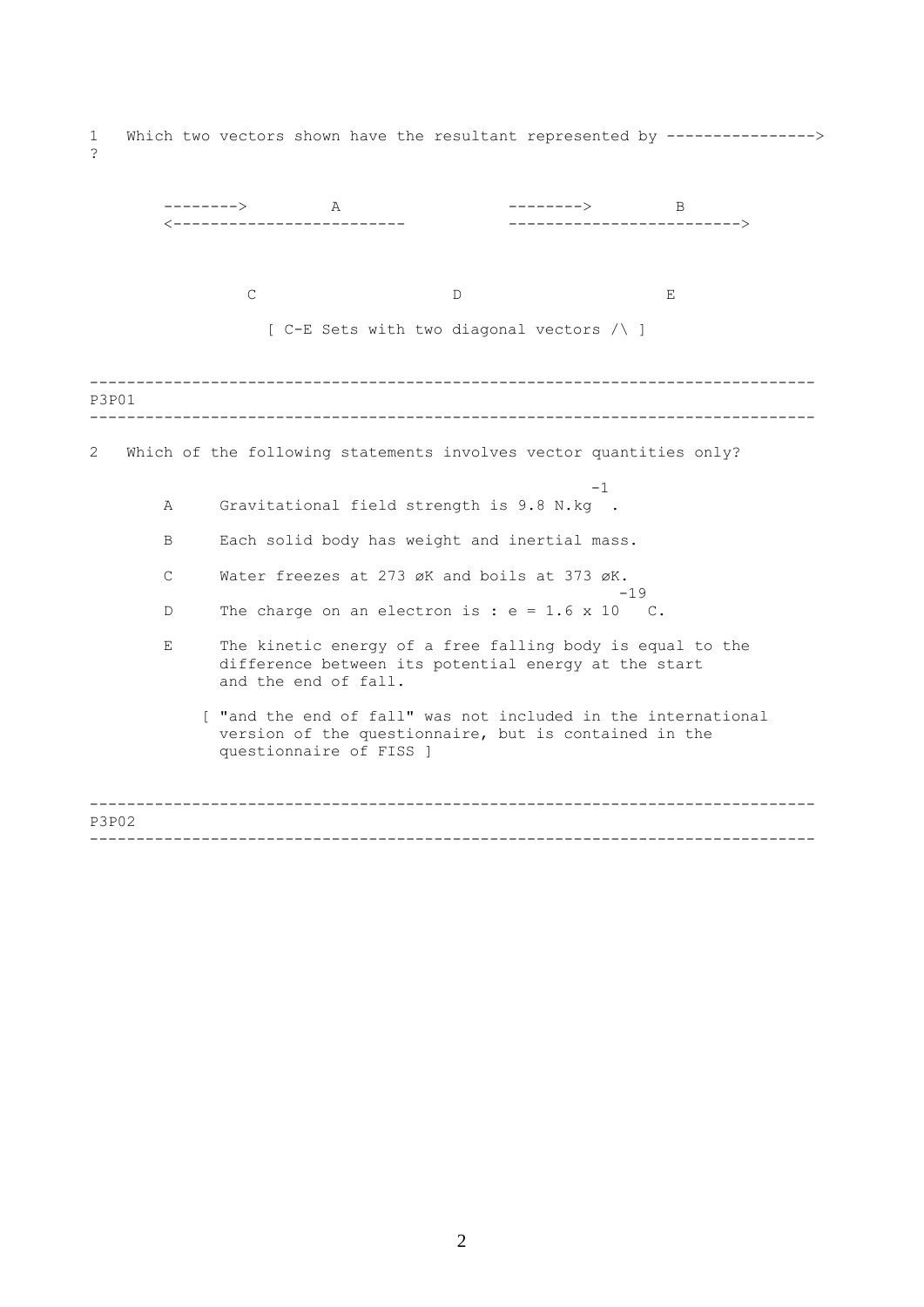<span id="page-2-0"></span>------------------------------------------------------------------------------ ------------------------------------------------------------------------------  $3 -1$ A river flows due East at 1.5 m.s  $-1$ A motor boat leaves the North bank and heads due South at 2.0 m.s ---------------------------------------------- N Boat -1 | | 2.0 m.s | -1 W ---|--- E  $--- 2$  River 1.5 m.s  $\| \cdot \|$ S ---------------------------------------------- Which of the vectors below best represents the velocity of the boat relative to the river bank?  $-1$ <br>3.5 m.s  $-1$   $-1$   $-1$   $-1$   $3.5$  m.s 2.0 m.s 1.5 m.s 2.0 m.s | \ -1 N | ---> \ | \ 2.5 m.s  $\| \$ W ---|--- E  $\qquad \qquad \_ \vert$  $\blacksquare$ S A B C D E P3P03 4 A stone is dropped from rest down a deep well. It takes 2 s to reach the bottom. How deep is the well? Assume that the air resistance on the falling stone is negligible and  $-2$ that the acceleration due to gravity  $g = 9.8$  m.s A 4.9 m

------------------------------------------------------------------------------ ------------------------------------------------------------------------------ B 9.8 m C 19.6 m D 39.2 m E 78.4 m P3P04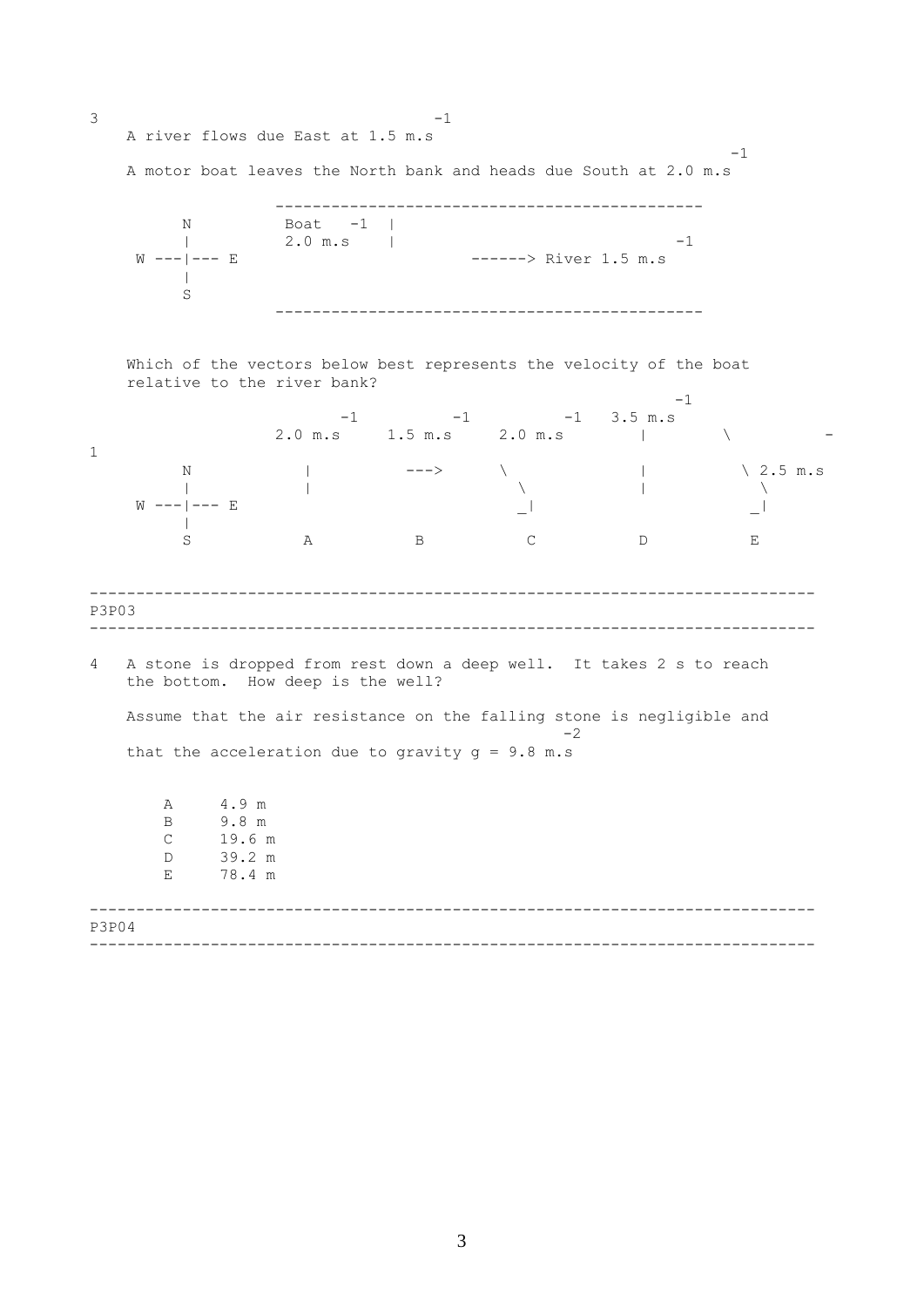```
------------------------------------------------------------------------------ 
------------------------------------------------------------------------------ 
------------------------------------------------------------------------------ 
------------------------------------------------------------------------------ 
                         ------------------------------------------------------------------------------ 
------------------------------------------------------------------------------ 
5 -1
   Car A moving in a straight line at a constant velocity of 20 m.s
   is initially 200 m behind Car B moving in the same straight line at a
                            -1constant velocity of 15 m.s 
   How far must Car A travel from this initial position before it
   catches up with Car B? 
       A 200 m 
       B 400 m 
       C 600 m 
       D 800 m 
       E 1000 m 
P3P05 
6 
      Object mass = 10 \text{ kg} Some of this information may be useful:
         [ Picture ] sin 30\alpha = 0.50 sin 60\alpha = 0.87cos 30ø = 0.87 cos 60ø = 0.50 
                                                                         -
2 
                                     Acceleration due to gravity q = 9.8 m.s
   An object of mass 10 kg is to be held at rest on a flat surface which is
   inclined at 30ø to the horizontal. Assume that there are no frictional 
   forces between the object and the inclined surface. What is the value 
   of the minimum force F acting parallel to the surface which is needed to
   prevent the object from sliding down the inclined surface? 
       A 10 N 
       B 49 N 
       C 85 N 
       D 98 N 
      E 196 N 
P3P06 
7 -1
   Ball A of mass 5 kg moving at 20 m.s collides with Ball B of unknown 
                      -1 
   mass moving at 10 m.s in the same direction. After collision, Ball A
                 -1 -1moves at 10 m.s and Ball B at 15 m.s , both still in the same direction. 
   What is the mass of Ball B? 
       A 2 kg
       B 6 kg
       C 10 kg
       D 12 kg
      E 30 kg 
P3P07
```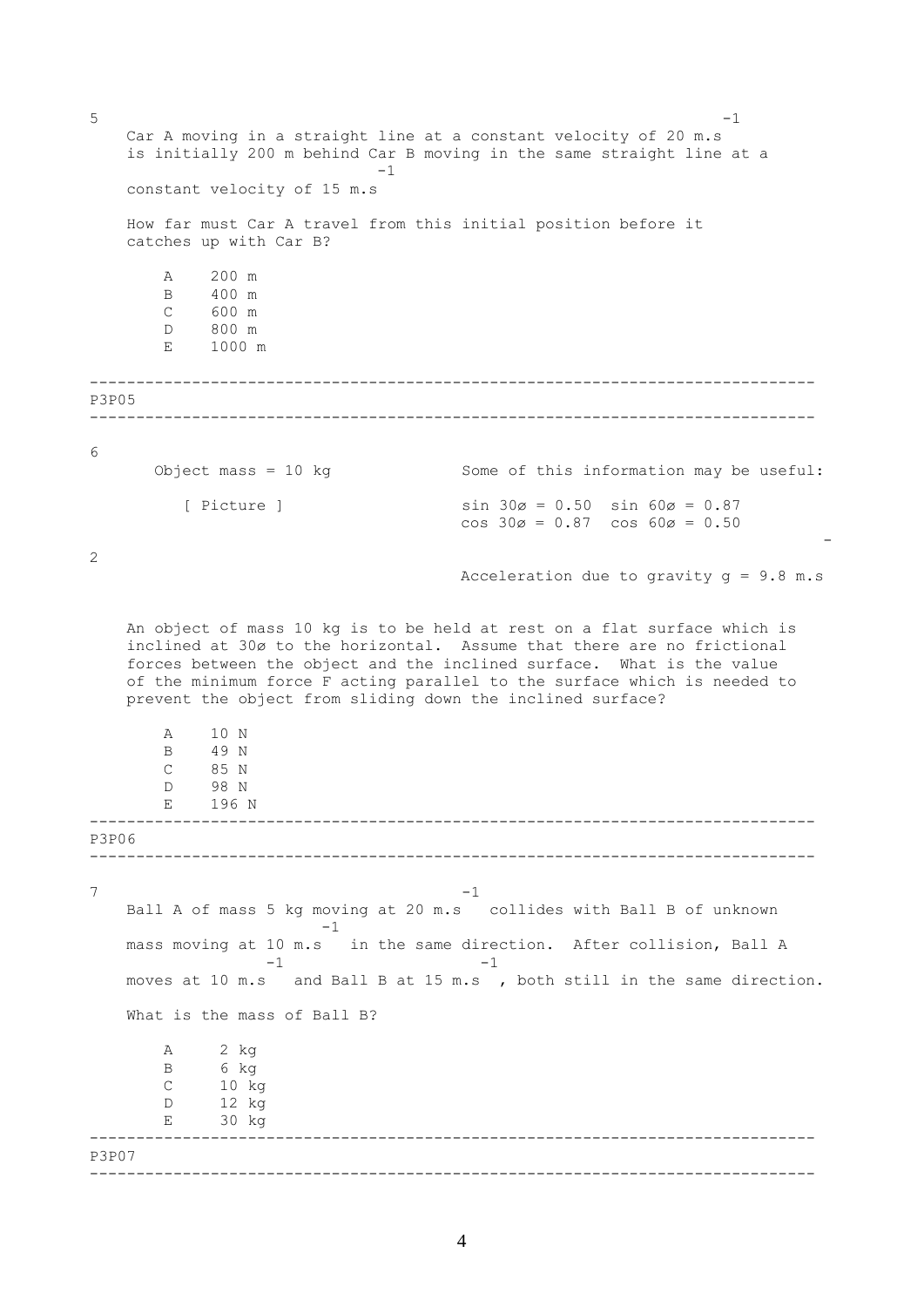

8 Block X



A rope is attached to two blocks of equal mass m as shown in the diagram. Block X is initially held at rest on a flat horizontal frictionless surface, and the rope passes over a pulley. When Block X is released, what is the acceleration of Block Y?

|       | A            | zero |
|-------|--------------|------|
|       | $\, {\bf B}$ | g/2  |
|       | $\mathsf C$  | g    |
|       | D            | û2 g |
|       | $\mathbf E$  | 2g   |
| P3P08 |              |      |
|       |              |      |

9 Acceleration due to gravity = g

[ Picture ]

An aircraft flies in a vertical circular path of radius R at a constant speed. When the aircraft is at the top of the circular path the passengers feel "weightless". What is the speed of the aircraft?

------------------------------------------------------------------------------ A gR  $B$   $\hat{u}$   $qR$  $C$  g/R  $\frac{1}{2}$ D û g/R E 2gR

------------------------------------------------------------------------------ P3P09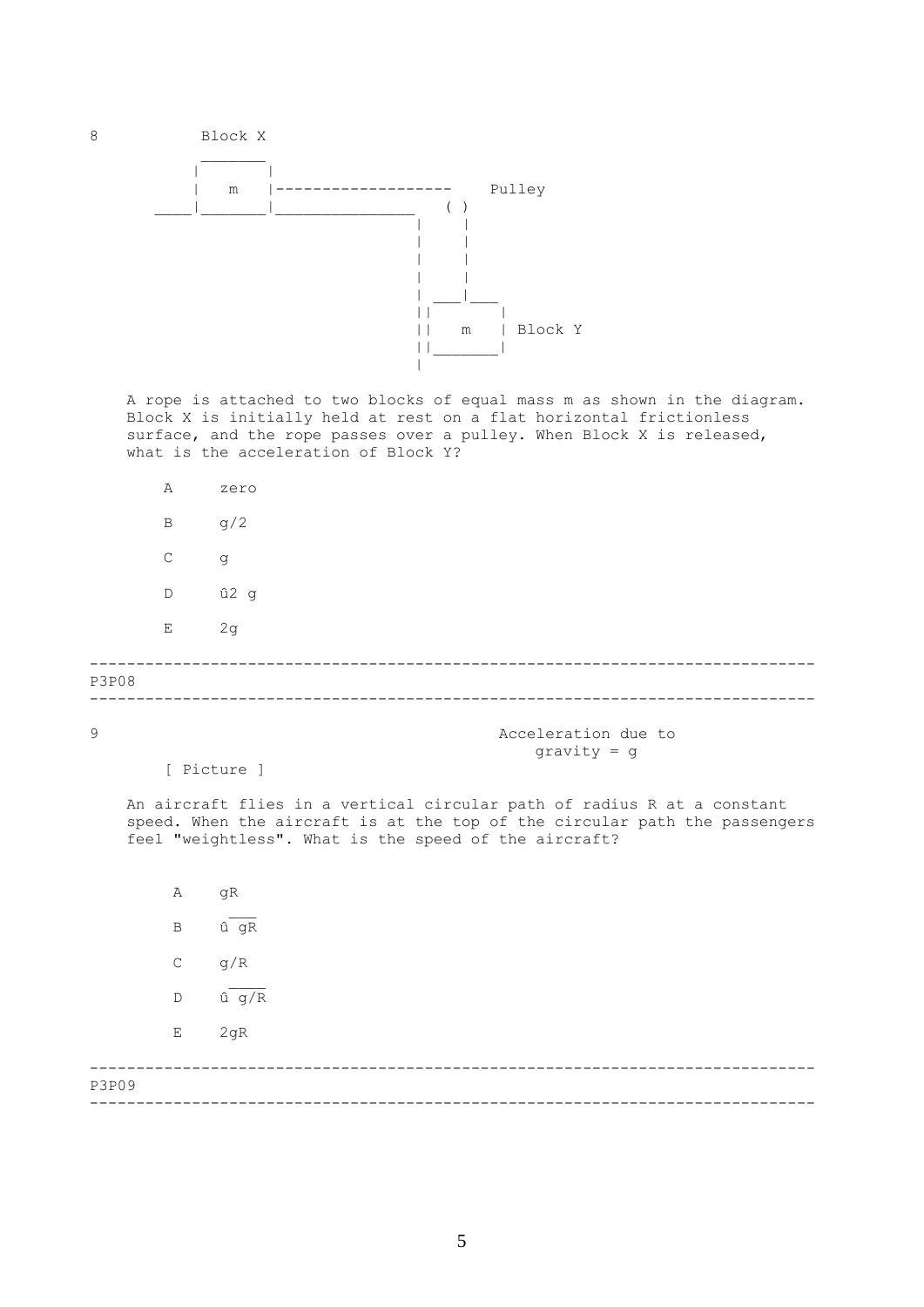------------------------------------------------------------------------------ ------------------------------------------------------------------------------ ------------------------------------------------------------------------------ ------------------------------------------------------------------------------ ------------------------------------------------------------------------------ ------------------------------------------------------------------------------ 10 A stone is thrown upward at an angle of 45ø. At the highest point reached by the stone, which one of the following is true? A Acceleration is zero. B Acceleration is at a minimum, but not zero. C Total energy is at a maximum. D Potential energy is at a minimum. E Kinetic energy is at a minimum. P3P10 11 The figure shows the respective positions which . ----> Z Highest a small ball occupied every 1/7 second after it . . . . . . positional position of the had been shot up vertically by a spring. Assume had been shot up vertically by a spring. Assume .  $\begin{array}{ccc} . & . & . \\ . & . & . \end{array}$  of the that the spring is compressed to the point X and  $\begin{array}{ccc} \hline \end{array}$ that the spring is compressed to the point X and then released, and that the ball leaves the  $\cdot$ spring at Y. The highest position that the ball reaches is Z. Assume that air resistance is negligible and that the acceleration due to . gravity is  $-2$ 9.8 m.s . .  $\Box$ What is the acceleration of the ball at the position Y? . A zero  $-2$ B less than  $9.8 \text{ m.s}$ <br>-2 | .---|-> Y Ball just C 9.8 m.s | left the -2  $|$  | spring D greater than 9.8 m.s | . --|-> X Ball on E It is impossible to say unless the ------ the height the ball rises is given. The compressed compressed spring P3P11 12 A car with a mass of 100 kg is moving with a constant velocity -1 of 4 m.s What is its kinetic energy? A 200 joules B 400 joules C 800 joules D 1600 joules E 20000 joules P3P12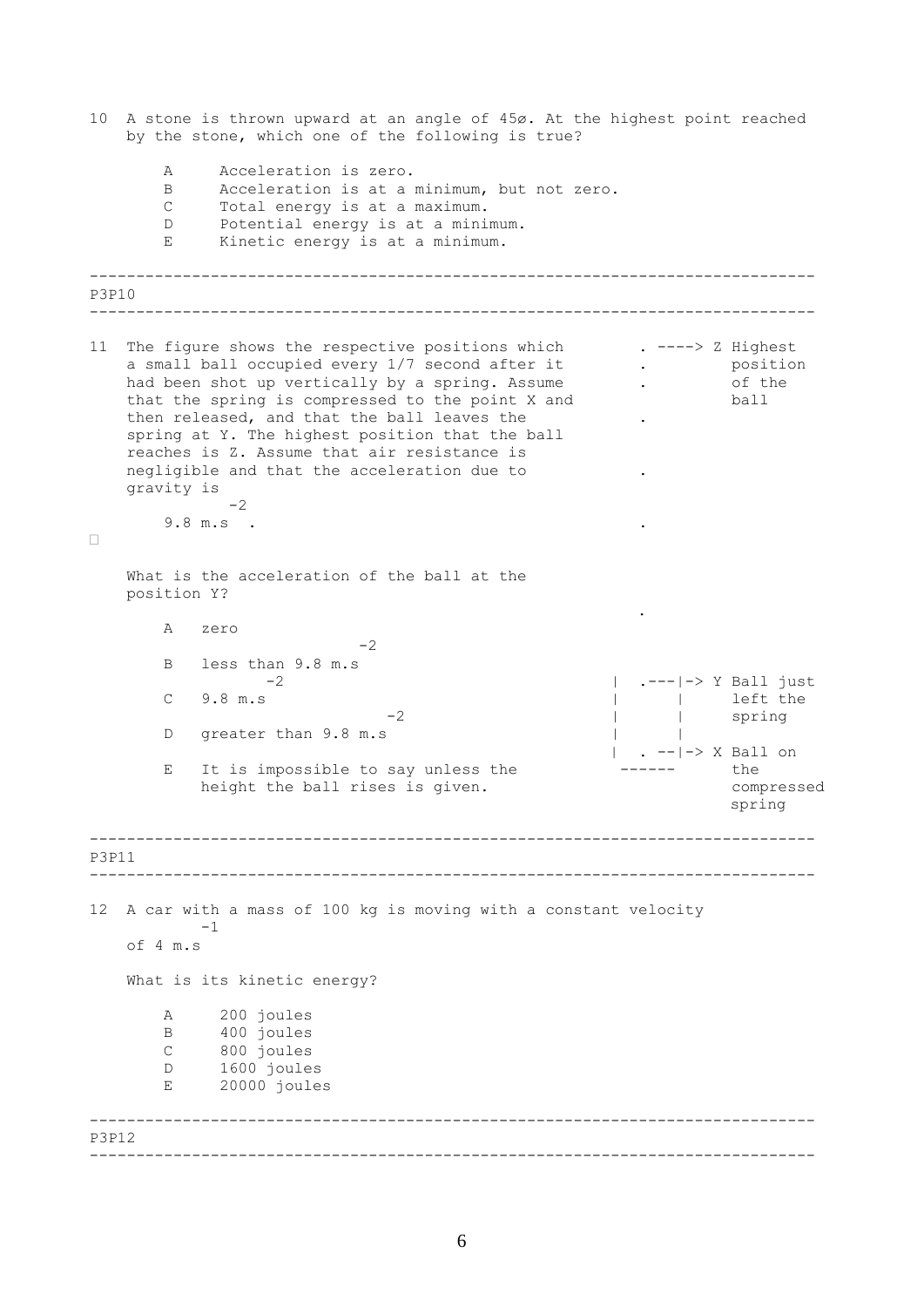| 13    | In an imaginary situation, a 1 kg block of ice at 0 øC is dropped from<br>such a height that all of it is melted by the heat generated on impact<br>with the ground. From what height would a 25 kg block of ice have to<br>be dropped to melt completely? Assume that in both cases all of the<br>heat produced is absorbed by the ice?<br>Α |                                                                                                                                                                                                                                                  |  |  |  |  |  |  |  |  |
|-------|-----------------------------------------------------------------------------------------------------------------------------------------------------------------------------------------------------------------------------------------------------------------------------------------------------------------------------------------------|--------------------------------------------------------------------------------------------------------------------------------------------------------------------------------------------------------------------------------------------------|--|--|--|--|--|--|--|--|
|       | B                                                                                                                                                                                                                                                                                                                                             | $1/5$ as high<br>$1/25$ as high                                                                                                                                                                                                                  |  |  |  |  |  |  |  |  |
|       | $\mathsf C$                                                                                                                                                                                                                                                                                                                                   | the same height                                                                                                                                                                                                                                  |  |  |  |  |  |  |  |  |
|       | D                                                                                                                                                                                                                                                                                                                                             | 5 times as high                                                                                                                                                                                                                                  |  |  |  |  |  |  |  |  |
|       | Е                                                                                                                                                                                                                                                                                                                                             | 25 times as high                                                                                                                                                                                                                                 |  |  |  |  |  |  |  |  |
| P3P13 |                                                                                                                                                                                                                                                                                                                                               |                                                                                                                                                                                                                                                  |  |  |  |  |  |  |  |  |
|       |                                                                                                                                                                                                                                                                                                                                               |                                                                                                                                                                                                                                                  |  |  |  |  |  |  |  |  |
| 14    |                                                                                                                                                                                                                                                                                                                                               | A sensitive mercury-in-glass thermometer registering room temperature<br>is immersed in boiling water. The mercury level first drops slightly<br>and then rises. Why does the drop occur?                                                        |  |  |  |  |  |  |  |  |
|       | Α<br>B                                                                                                                                                                                                                                                                                                                                        | The specific heat of glass is greater than that of mercury.<br>The coefficient of expansion is greater for glass than for                                                                                                                        |  |  |  |  |  |  |  |  |
|       |                                                                                                                                                                                                                                                                                                                                               | mercury.                                                                                                                                                                                                                                         |  |  |  |  |  |  |  |  |
|       | C<br>D                                                                                                                                                                                                                                                                                                                                        | The glass expands before the mercury does.                                                                                                                                                                                                       |  |  |  |  |  |  |  |  |
|       |                                                                                                                                                                                                                                                                                                                                               | At room temperature, mercury has a negative coefficient of<br>expansion like that of water from 0 øC to 4 øC.                                                                                                                                    |  |  |  |  |  |  |  |  |
|       | Е                                                                                                                                                                                                                                                                                                                                             | The surface tension of mercury increases with temperature.                                                                                                                                                                                       |  |  |  |  |  |  |  |  |
|       |                                                                                                                                                                                                                                                                                                                                               |                                                                                                                                                                                                                                                  |  |  |  |  |  |  |  |  |
| P3P14 |                                                                                                                                                                                                                                                                                                                                               |                                                                                                                                                                                                                                                  |  |  |  |  |  |  |  |  |
| 15    |                                                                                                                                                                                                                                                                                                                                               | A 1500 watt electric water heater can heat 2 kg of water from 15 øC to<br>35 øC in 140 seconds. Find the efficiency of the heater.<br>Assume that 4200 joules of heat energy are needed to increase the<br>temperature of 1 kg of water by 1 øC. |  |  |  |  |  |  |  |  |
|       | Α                                                                                                                                                                                                                                                                                                                                             | 20 per cent                                                                                                                                                                                                                                      |  |  |  |  |  |  |  |  |
|       | Β                                                                                                                                                                                                                                                                                                                                             | 40 per cent                                                                                                                                                                                                                                      |  |  |  |  |  |  |  |  |
|       | C.                                                                                                                                                                                                                                                                                                                                            | 80 per cent                                                                                                                                                                                                                                      |  |  |  |  |  |  |  |  |
|       | D<br>Ε                                                                                                                                                                                                                                                                                                                                        | 100 per cent<br>125 per cent                                                                                                                                                                                                                     |  |  |  |  |  |  |  |  |
| P3P15 |                                                                                                                                                                                                                                                                                                                                               |                                                                                                                                                                                                                                                  |  |  |  |  |  |  |  |  |
|       |                                                                                                                                                                                                                                                                                                                                               |                                                                                                                                                                                                                                                  |  |  |  |  |  |  |  |  |
| 16    | gases?                                                                                                                                                                                                                                                                                                                                        | A jar of oxygen gas and a jar of hydrogen gas are at the same temperature.<br>Which one of the following has the same value for the molecules of both                                                                                            |  |  |  |  |  |  |  |  |
|       | Α                                                                                                                                                                                                                                                                                                                                             | the average velocity                                                                                                                                                                                                                             |  |  |  |  |  |  |  |  |
|       | B                                                                                                                                                                                                                                                                                                                                             | the average momentum                                                                                                                                                                                                                             |  |  |  |  |  |  |  |  |
|       | $\mathsf{C}$                                                                                                                                                                                                                                                                                                                                  | the average force                                                                                                                                                                                                                                |  |  |  |  |  |  |  |  |
|       | D                                                                                                                                                                                                                                                                                                                                             | the average potential energy                                                                                                                                                                                                                     |  |  |  |  |  |  |  |  |
|       | Е                                                                                                                                                                                                                                                                                                                                             | the average kinetic energy                                                                                                                                                                                                                       |  |  |  |  |  |  |  |  |
| P3P16 |                                                                                                                                                                                                                                                                                                                                               |                                                                                                                                                                                                                                                  |  |  |  |  |  |  |  |  |
|       |                                                                                                                                                                                                                                                                                                                                               |                                                                                                                                                                                                                                                  |  |  |  |  |  |  |  |  |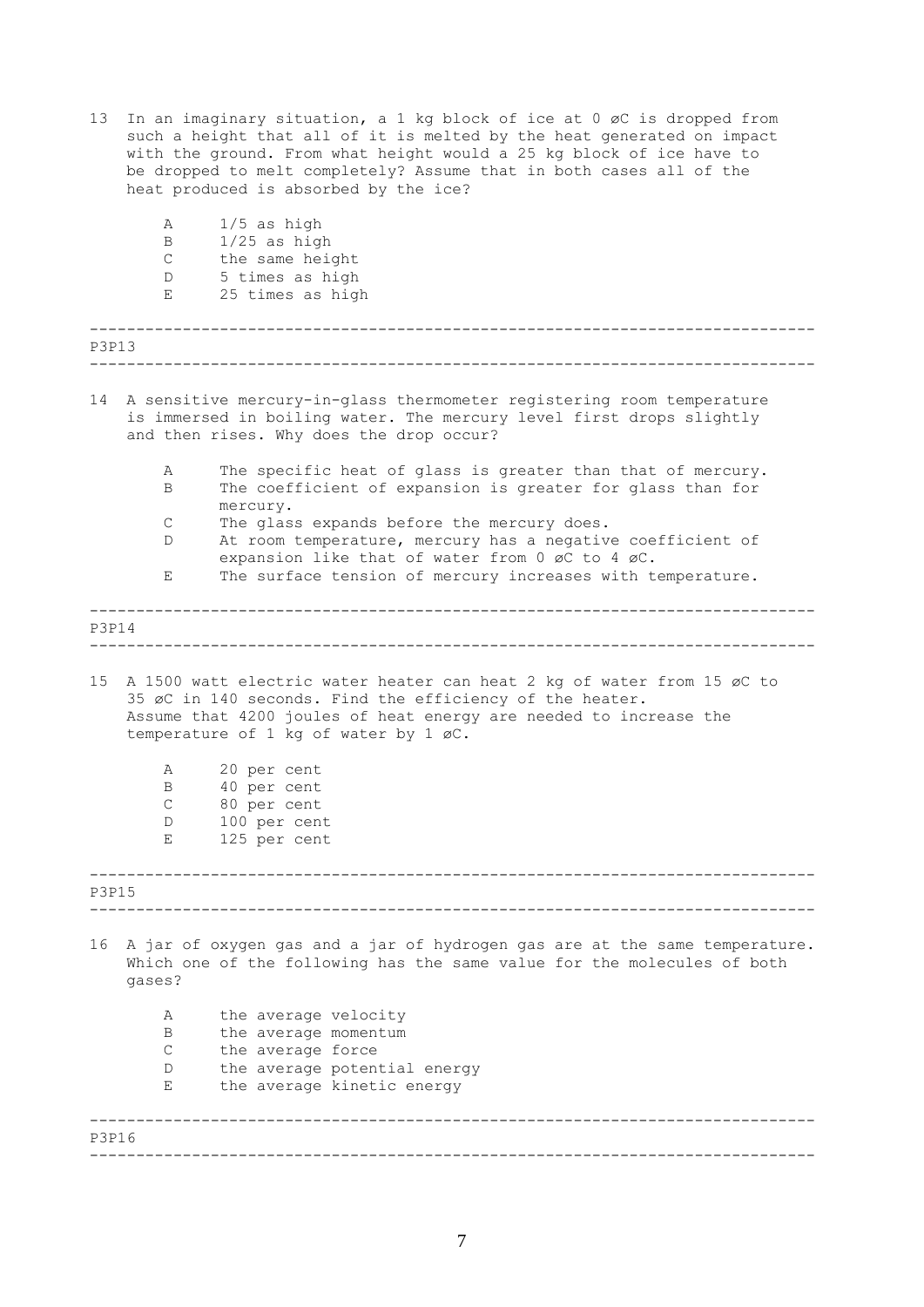17 The three Diagrams 1, 2, 3, give the graphical construction for image O' of object O as produced by the thin lens L with foci F and F'.

|              |                | 0<br>F'                                                                                                                                                                                                                                                                                                                                                                           |          |
|--------------|----------------|-----------------------------------------------------------------------------------------------------------------------------------------------------------------------------------------------------------------------------------------------------------------------------------------------------------------------------------------------------------------------------------|----------|
|              | 1              |                                                                                                                                                                                                                                                                                                                                                                                   |          |
|              |                | F<br>. 0'                                                                                                                                                                                                                                                                                                                                                                         |          |
|              |                | L<br>$\circ$                                                                                                                                                                                                                                                                                                                                                                      |          |
|              |                | F'                                                                                                                                                                                                                                                                                                                                                                                |          |
|              | $\overline{2}$ | F                                                                                                                                                                                                                                                                                                                                                                                 |          |
|              |                | $. \circ$                                                                                                                                                                                                                                                                                                                                                                         |          |
|              |                | L                                                                                                                                                                                                                                                                                                                                                                                 |          |
|              |                | $\circ$ .<br>F'                                                                                                                                                                                                                                                                                                                                                                   |          |
|              | 3              | F                                                                                                                                                                                                                                                                                                                                                                                 |          |
|              |                | $\bigcap$ $\bigcap$ $\bigcap$ $\bigcap$ $\bigcap$ $\bigcap$ $\bigcap$ $\bigcap$ $\bigcap$ $\bigcap$ $\bigcap$ $\bigcap$ $\bigcap$ $\bigcap$ $\bigcap$ $\bigcap$ $\bigcap$ $\bigcap$ $\bigcap$ $\bigcap$ $\bigcap$ $\bigcap$ $\bigcap$ $\bigcap$ $\bigcap$ $\bigcap$ $\bigcap$ $\bigcap$ $\bigcap$ $\bigcap$ $\bigcap$ $\bigcap$ $\bigcap$ $\bigcap$ $\bigcap$ $\bigcap$ $\bigcap$ |          |
|              |                | Which, if any, of these three diagrams are correct?                                                                                                                                                                                                                                                                                                                               |          |
|              | Α              | Only Diagrams 2 and 3 are correct.                                                                                                                                                                                                                                                                                                                                                |          |
|              | Β<br>С         | Only Diagrams 1 and 3 are correct.<br>Only Diagrams 1 and 2 are correct.                                                                                                                                                                                                                                                                                                          |          |
|              | D              | None of the diagrams are correct.                                                                                                                                                                                                                                                                                                                                                 |          |
|              | Е              | All three diagrams are correct.                                                                                                                                                                                                                                                                                                                                                   |          |
| <b>P3P17</b> |                |                                                                                                                                                                                                                                                                                                                                                                                   |          |
|              |                |                                                                                                                                                                                                                                                                                                                                                                                   |          |
| 18           |                | The sketch shows the pattern of circular waves produced by a moving<br>source S in a tank of water. Sound can be described as a wave motion                                                                                                                                                                                                                                       |          |
|              |                | and that the pitch of a particular sound becomes higher with an increase                                                                                                                                                                                                                                                                                                          |          |
|              | this pattern?  | in frequency. Which of the following phenomena might be predicted from                                                                                                                                                                                                                                                                                                            |          |
|              | Α              | The intensity of sound from a                                                                                                                                                                                                                                                                                                                                                     |          |
|              |                | moving source varies inversely as                                                                                                                                                                                                                                                                                                                                                 |          |
|              |                |                                                                                                                                                                                                                                                                                                                                                                                   |          |
|              |                | the square of the distance from the                                                                                                                                                                                                                                                                                                                                               |          |
|              |                | source.                                                                                                                                                                                                                                                                                                                                                                           |          |
|              | B              | The pitch of a musical note from                                                                                                                                                                                                                                                                                                                                                  | $\wedge$ |
|              |                | a vibrating string varies with                                                                                                                                                                                                                                                                                                                                                    |          |
|              |                | the tension of the string.                                                                                                                                                                                                                                                                                                                                                        | $* S$    |
|              | $\mathcal{C}$  | The sound of a passing automobile<br>horn to an observer by the side                                                                                                                                                                                                                                                                                                              |          |
|              |                | of a road drops in pitch as the                                                                                                                                                                                                                                                                                                                                                   |          |
|              |                | car passes.                                                                                                                                                                                                                                                                                                                                                                       |          |
|              | D              | The velocity of propagation of<br>sound waves increases without a                                                                                                                                                                                                                                                                                                                 |          |
|              |                | change in pitch as the sound                                                                                                                                                                                                                                                                                                                                                      |          |
|              |                | passes into a denser medium.                                                                                                                                                                                                                                                                                                                                                      |          |
|              | Е              | The second harmonic is equal to                                                                                                                                                                                                                                                                                                                                                   |          |
|              |                | twice the fundamental frequency.                                                                                                                                                                                                                                                                                                                                                  |          |
| <b>P3P18</b> |                |                                                                                                                                                                                                                                                                                                                                                                                   |          |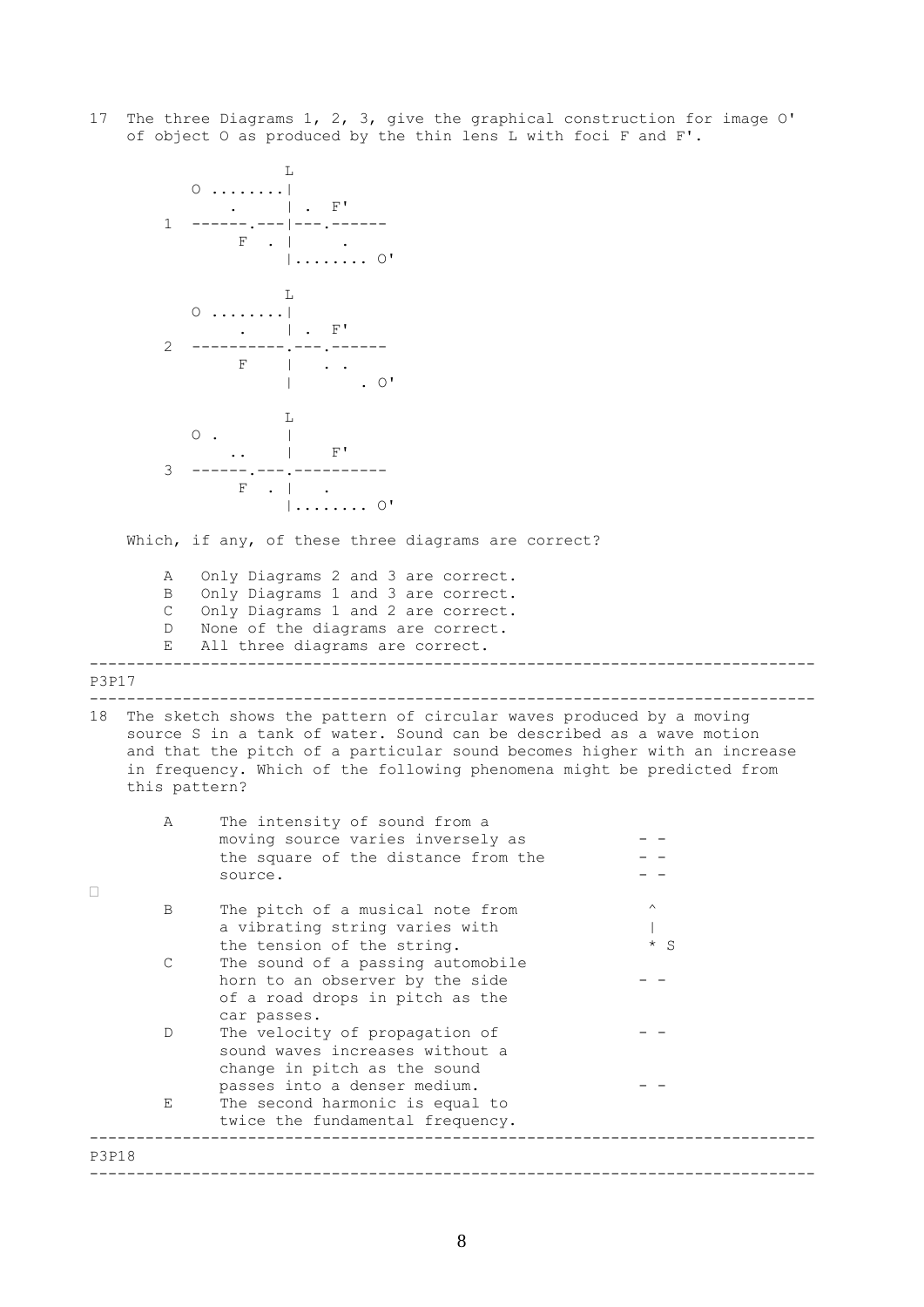19 A ray of blue light passes through a stack of three parallel-sided blocks made of different materials. The path of the beam is shown. In which of the three blocks is the velocity of blue light greatest?

|       |                                 | х                                                                                                                                                                                                                                                                                                                                                                                                                                                                                                                                                                                                                                                                                              |
|-------|---------------------------------|------------------------------------------------------------------------------------------------------------------------------------------------------------------------------------------------------------------------------------------------------------------------------------------------------------------------------------------------------------------------------------------------------------------------------------------------------------------------------------------------------------------------------------------------------------------------------------------------------------------------------------------------------------------------------------------------|
|       | X                               |                                                                                                                                                                                                                                                                                                                                                                                                                                                                                                                                                                                                                                                                                                |
|       |                                 | ------x-------                                                                                                                                                                                                                                                                                                                                                                                                                                                                                                                                                                                                                                                                                 |
|       | Y                               | -----x-------                                                                                                                                                                                                                                                                                                                                                                                                                                                                                                                                                                                                                                                                                  |
|       | Ζ                               |                                                                                                                                                                                                                                                                                                                                                                                                                                                                                                                                                                                                                                                                                                |
|       | X                               | ----x-----------------                                                                                                                                                                                                                                                                                                                                                                                                                                                                                                                                                                                                                                                                         |
|       | Α                               | Χ                                                                                                                                                                                                                                                                                                                                                                                                                                                                                                                                                                                                                                                                                              |
|       | B<br>$\mathsf C$                | Υ<br>Ζ                                                                                                                                                                                                                                                                                                                                                                                                                                                                                                                                                                                                                                                                                         |
|       | D<br>Е                          | The velocity is the same in all the blocks.<br>The information given is insufficient to be able to say.                                                                                                                                                                                                                                                                                                                                                                                                                                                                                                                                                                                        |
| P3P19 |                                 |                                                                                                                                                                                                                                                                                                                                                                                                                                                                                                                                                                                                                                                                                                |
| 20    |                                 | A screen with a fine wedge-shaped slit as shown in the diagram is set<br>up in a plane parallel to a photographic plate. A narrow beam of mono-<br>chromatic light is sent through the slit and falls on the plate.<br>What is the shape of the exposed area of the plate?                                                                                                                                                                                                                                                                                                                                                                                                                     |
|       | Α                               | a wedge of the same shape and size as the<br>wedge used                                                                                                                                                                                                                                                                                                                                                                                                                                                                                                                                                                                                                                        |
|       | B                               | a wedge widened uniformly by diffraction                                                                                                                                                                                                                                                                                                                                                                                                                                                                                                                                                                                                                                                       |
|       | $\mathsf C$                     | a wedge narrowed uniformly by diffraction                                                                                                                                                                                                                                                                                                                                                                                                                                                                                                                                                                                                                                                      |
|       | D                               | a wedge widened most at the bottom by diffraction                                                                                                                                                                                                                                                                                                                                                                                                                                                                                                                                                                                                                                              |
|       | Е                               | a wedge narrowed most at the bottom by diffraction                                                                                                                                                                                                                                                                                                                                                                                                                                                                                                                                                                                                                                             |
| P3P20 |                                 |                                                                                                                                                                                                                                                                                                                                                                                                                                                                                                                                                                                                                                                                                                |
| 21    | Α<br>B<br>$\mathsf C$<br>D<br>Е | Hertz detected radiations by means of a spark detector. When he placed<br>his receiver between the source of radiation and a metal sheet, he found<br>that the strongest sparks resulted at multiples of a certain distance<br>from the reflecting sheet. Which one of the following can be concluded<br>from this experiment about the nature of the radiations?<br>They consisted of transverse waves.<br>They consisted of longitudinal waves.<br>They consisted of waves, but gives no indication as to<br>whether they are transverse or longitudinal.<br>They consisted of ultrasonic radiation.<br>They consisted of some form of energy moving through air<br>with the speed of light. |

------------------------------------------------------------------------------

P3P21

------------------------------------------------------------------------------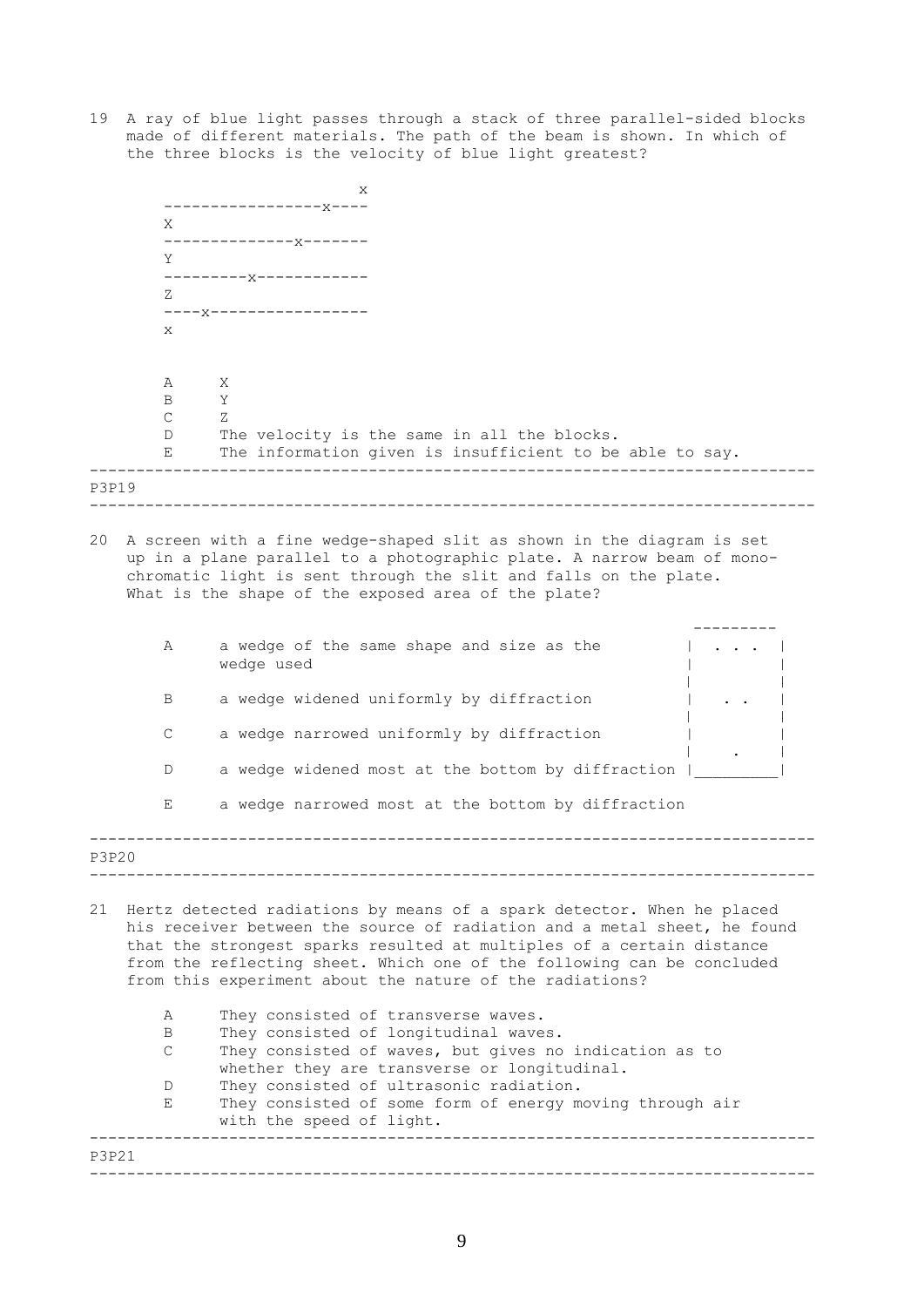| 22           | In the spectrum of the sun a continuous spectrum is crossed by many black<br>lines (Fraunhofer lines). Which of the following statements is correct?                                                    |  |  |  |  |  |
|--------------|---------------------------------------------------------------------------------------------------------------------------------------------------------------------------------------------------------|--|--|--|--|--|
| Α            | The black lines are caused by Fraunhofer diffraction<br>at the telescope.                                                                                                                               |  |  |  |  |  |
| B            | The black lines are caused by the absorption of light by<br>the gases of the Sun's atmosphere.                                                                                                          |  |  |  |  |  |
| $\mathsf{C}$ | The spectrum of the Sun lacks the spectral lines of all<br>the elements present in the Sun.                                                                                                             |  |  |  |  |  |
| D            | The black lines come from the combustion of elements at<br>the Sun.                                                                                                                                     |  |  |  |  |  |
| Е            | The spectrum of the Sun is changed in the space between<br>Sun and Earth by cosmic radiation.                                                                                                           |  |  |  |  |  |
| P3P22        |                                                                                                                                                                                                         |  |  |  |  |  |
| 23           | Two small charges of +2 æC (micro-coulombs) and -6 æC respectively are<br>placed 4 cm apart as shown. Where should a third charge -8 æC be placed<br>so that there is no net force on the -6 æC charge? |  |  |  |  |  |
|              | $+2$ $\text{ac}$<br>$-6$ $\text{ac}$<br>( ) $\leftarrow$ -------------- 4 cm ------------------> ( )                                                                                                    |  |  |  |  |  |
| Α            | 4 cm left of the -6 acC charge                                                                                                                                                                          |  |  |  |  |  |
| Β            | 16 cm left of the -6 æC charge                                                                                                                                                                          |  |  |  |  |  |
| $\mathsf{C}$ | 16 cm right of the -6 aC charge                                                                                                                                                                         |  |  |  |  |  |
| D            | 8 cm left of the -6 aC charge                                                                                                                                                                           |  |  |  |  |  |
| Ε            | 8 cm right of the -6 aC charge                                                                                                                                                                          |  |  |  |  |  |
| P3P23        |                                                                                                                                                                                                         |  |  |  |  |  |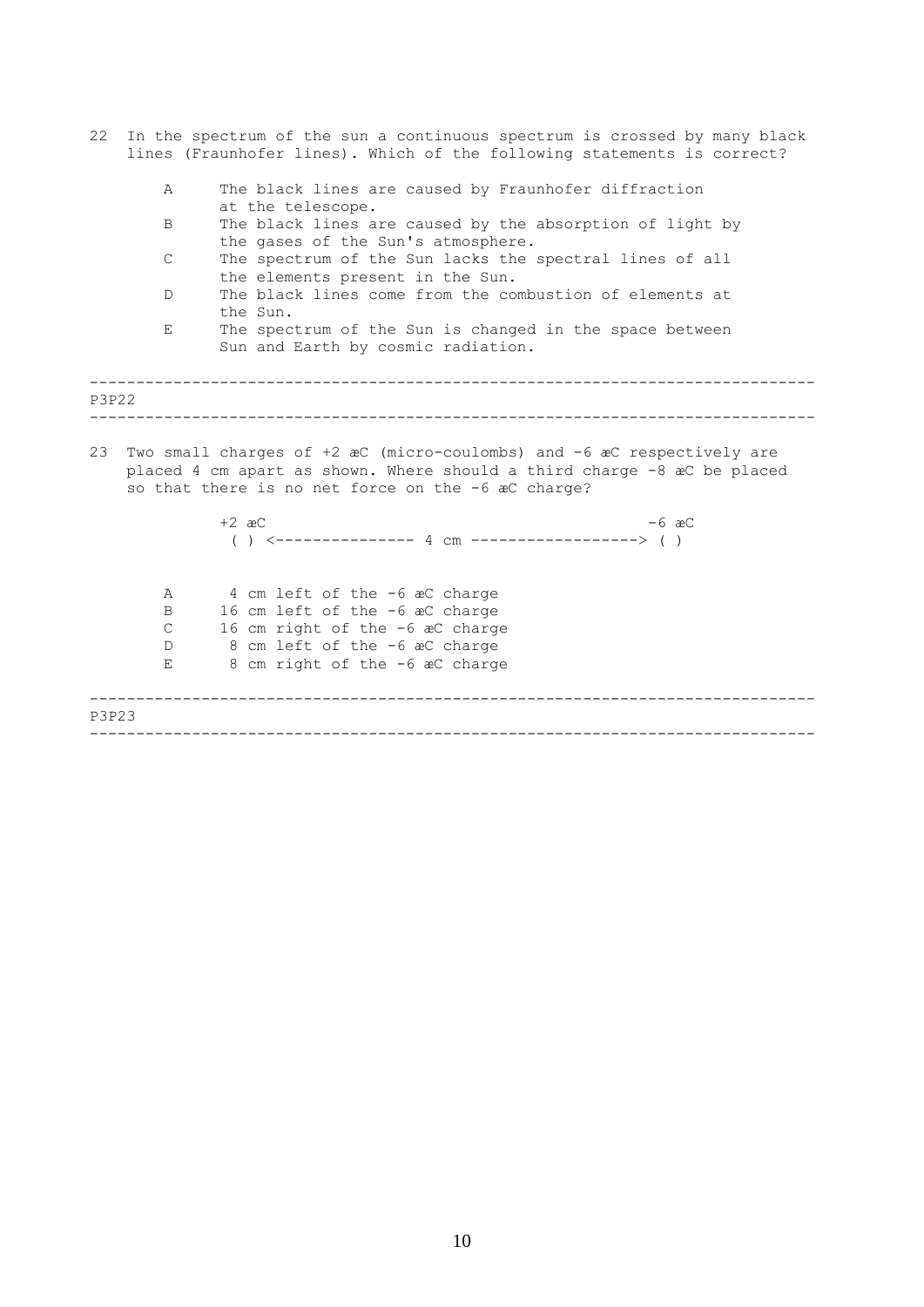24 This question is based on the circuit represented by the diagram below.



| Set | Ammeter<br>Α | Voltmeter<br>V | Ammeter<br>A<br>2 | Voltmeter<br>V<br>2 |
|-----|--------------|----------------|-------------------|---------------------|
| A   | 1<br>amp     | 6 volts        | 1 amp             | 6 volts             |
| B   | 1<br>amp     | 12 volts       | 1 amp             | 12 volts            |
| C   | 1<br>amp     | 6 volts        | 2 amps            | 12 volts            |
| D   | 2 amps       | 6 volts        | 2 amps            | 6 volts             |
| Ε   | 2 amps       | 12 volts       | 2 amps            | 12 volts            |

Which one of the following sets of results would be observed?



25 The following diagram represents an electric circuit



When the switch S is open the reading on the ammeter A is 2.0 amperes. When the switch is closed, what happens to the reading on the ammeter?

------------------------------------------------------------------------------ ------------------------------------------------------------------------------ A It would halve. B It would decrease slightly. C It would remain the same. D It would increase slightly. E It would double. P3P25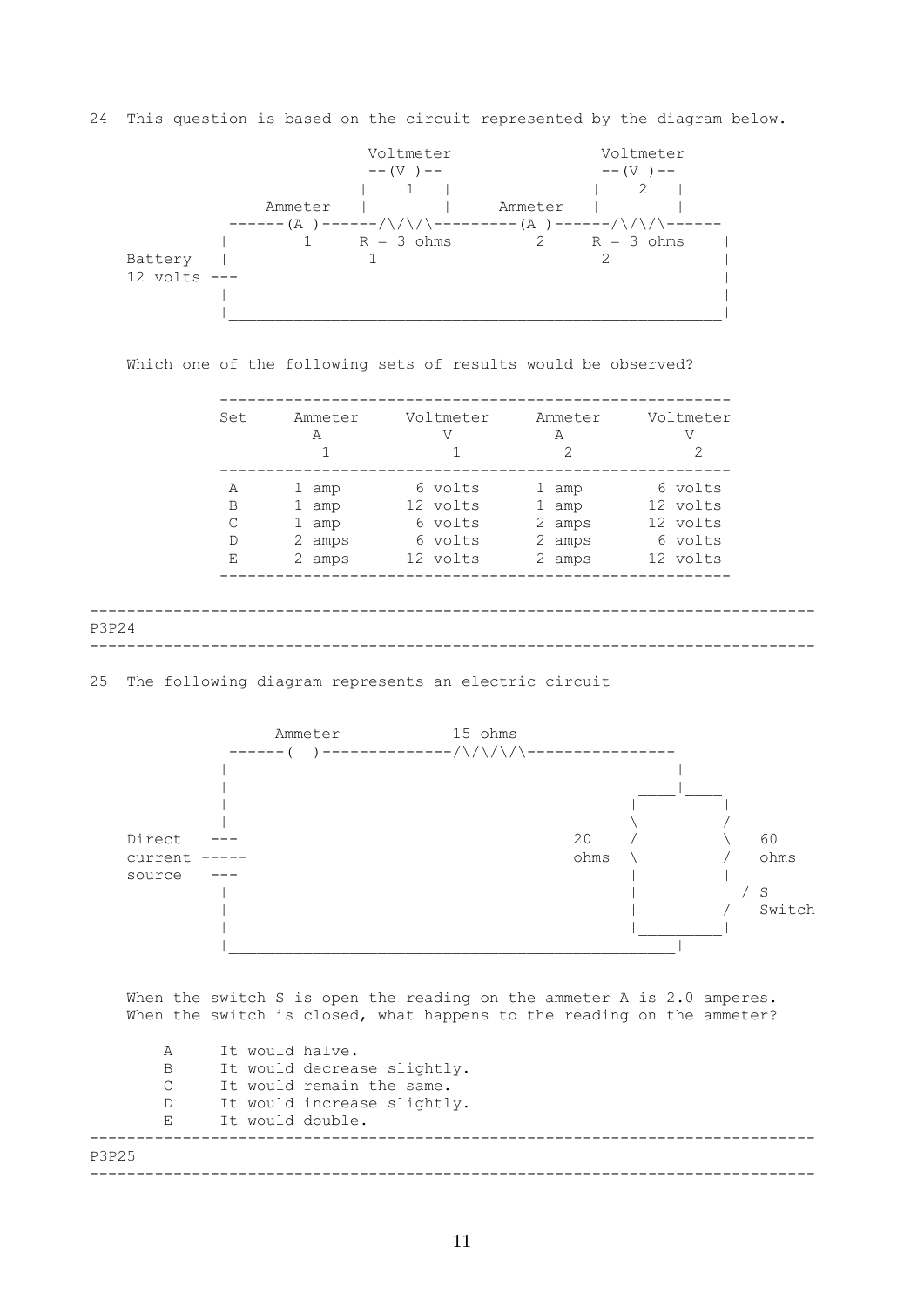- 26 Under which of the following circumstances is an electromotive force (EMF) \*not\* induced in a conductor in a uniform magnetic field?
	- A The magnetic field is moving at right angles to the conductor.
	- B The conductor is moving at right angles to the magnetic field.
	- C The magnetic field and the conductor are relatively stationary, but the magnetic field is increasing.
	- D The conductor is moving parallel to the magnetic field. E The magnetic field and the conductor are stationary relative<br>to each other, but the magnetic field is duing away to zero

|                             |  |  | to each other, but the magnetic field is dying away to zero. |  |  |  |  |
|-----------------------------|--|--|--------------------------------------------------------------|--|--|--|--|
| $\sim$ $\sim$ $\sim$ $\sim$ |  |  |                                                              |  |  |  |  |

27 A wire with an electric current passing through it is placed in a magnetic field as shown in the diagram.



In which direction will the wire move?

- A towards the North pole
- B towards the South pole
- C vertically up
- D vertically down
- E in the direction of point Y

## ------------------------------------------------------------------------------ ------------------------------------------------------------------------------ P3P27

28 What happens if a photon collides with a free electron?

A Energy is conserved; momentum is not.

- B Momentum is conserved; energy is not.
- C Both energy and momentum are conserved.
- D Neither energy nor momentum need be conserved.
- E Momentum is conserved; the nature of the collision

determines whether energy is conserved.